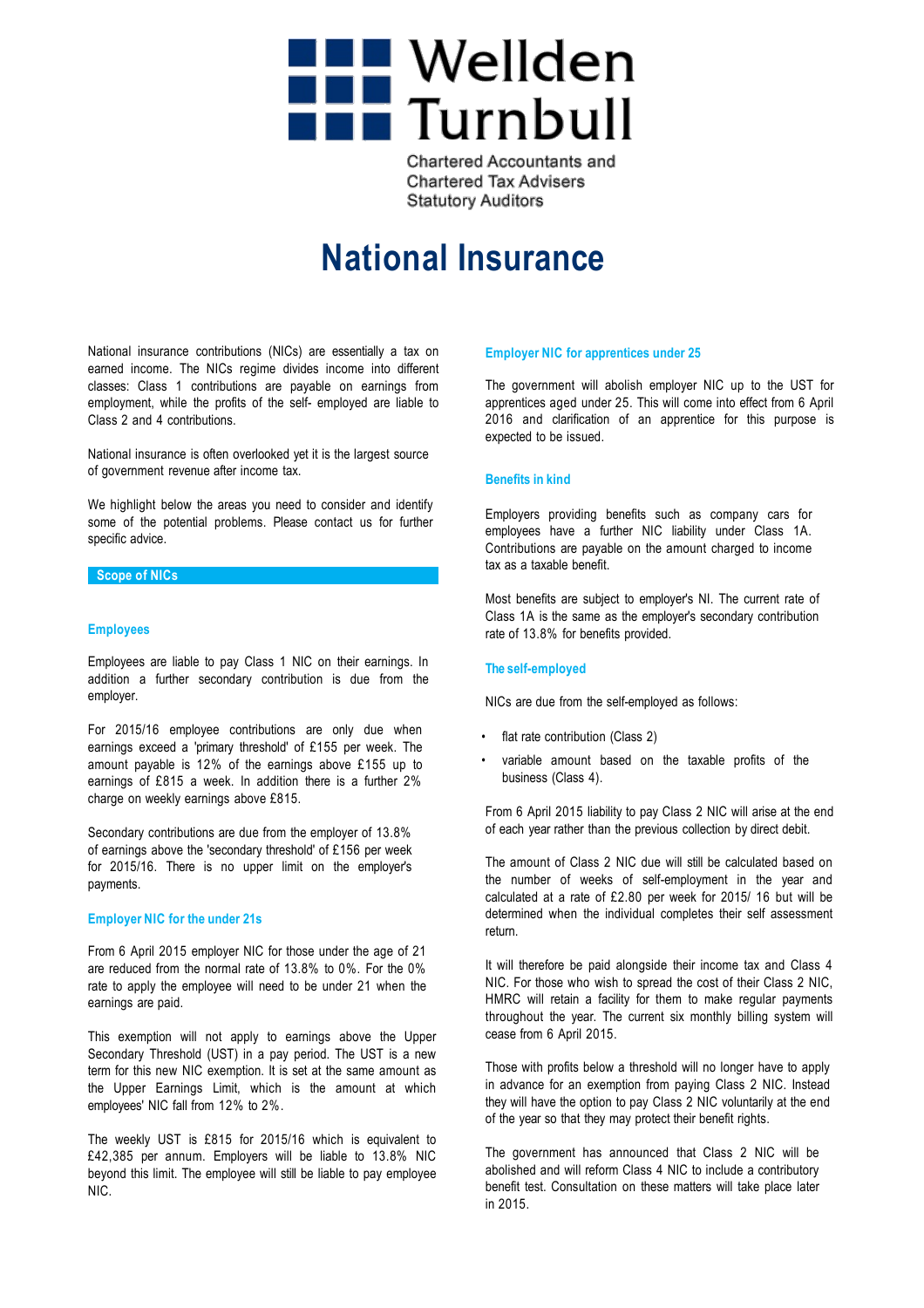For 2015/16 Class 4 is payable at 9% on profits between £8,060 and £42,385. In addition there is a further 2% on profits above £42,385.

## **Voluntary contributions**

Flat rate voluntary contributions are payable under Class 3 of £14.10 per week for 2015/16. They give an entitlement to basic retirement pension and may be paid by someone not liable for other contributions in order to maintain a full NICs record.

## **Class 3A Voluntary National Insurance**

From October 2015 a new class of voluntary NIC (Class 3A) will be introduced that gives those who reach State Pension age before 6 April 2016 an opportunity to boost their Additional State Pension.

The government expects that Class 3A will give pensioners an option to top up their pension in a way that will protect them from inflation and offer protection to surviving spouses. In particular, it could help women, and those who have been self-employed, who tend to have low Additional Pension entitlement.

The top up will be available to those who reach State Pension Age before 6 April 2016 including those who have already started to draw their state pension.

## **National Insurance - Employment Allowance**

The Employment Allowance of up to £2,000 per year was introduced from 6 April 2014 and is available to many employers and can be offset against their employer Class 1 National Insurance Contributions (NIC) liability.

There are some exceptions for employer Class 1 liabilities including liabilities arising from:

- $\equiv$  a person who is employed (wholly or partly) for purposes connected with the employer's personal, family or household affairs
- $\blacksquare$  the carrying out of functions either wholly or mainly of a public nature (unless charitable status applies), for example NHS services and General Practitioner services
- **EXECUTE:** employer contributions deemed to arise under IR35 for personal service companies.

From April 2015 the availability of the allowance is extended to those employing care and support workers. Please contact us if this may be relevant to you as there are specific conditions which must be satisfied.

There are also rules to limit the employment allowance to a total of £2,000 where there are 'connected' employers. For example, two companies are connected with each other if one company controls the other company.

The allowance is limited to the employer Class 1 NIC liability if that is less than £2,000.

The allowance is claimed as part of the normal payroll process. The employer's payment of PAYE and NIC is reduced each month to the extent it includes an employer Class 1 NIC liability until the £2,000 limit has been reached.

## **Changes to the availability and amount of the Employment Allowance**

The government announced in the Summer Budget that from April 2016 the Employment Allowance will increase from £2,000 to £3,000 a year. Also in order to ensure that the Employment Allowance is focussed on businesses and charities that support employment, from April 2016, companies where the director is the sole employee will no longer be able to claim the Employment Allowance

**Potential problems**

## **Time of payment of contributions**

Class 1 contributions are payable at the same time as PAYE ie monthly. Class 1A contributions are not due until 19 July (22nd for cleared electronic payment) after the tax year in which the benefits were provided.

It is therefore important to distinguish between earnings and benefits.

## **Earnings**

Class 1 earnings will not always be the same as those for income tax. Earnings for NI purposes include:

- **iii** salaries and wages
- **Bonuses**, commissions and fees
- **H** holiday pay
- **ED** certain termination payments.

Problems may be encountered in relation to the treatment of:

- **E** expense payments
- **E** benefits.

Expense payments will generally be outside the scope of NI where they are specific payments in relation to identifiable business expenses. Round sum allowances give rise to a NI liability.

In general benefits are not liable to Class 1 NICs. There are however some important exceptions including:

- **E** most vouchers
- **iii** stocks and shares
- other assets which can be readily converted into cash
- **the payment of an employee's liability by an employer.**

#### **Directors**

Directors are employees and must pay Class 1 NICs. However directorships can give rise to specific NIC problems. For example: